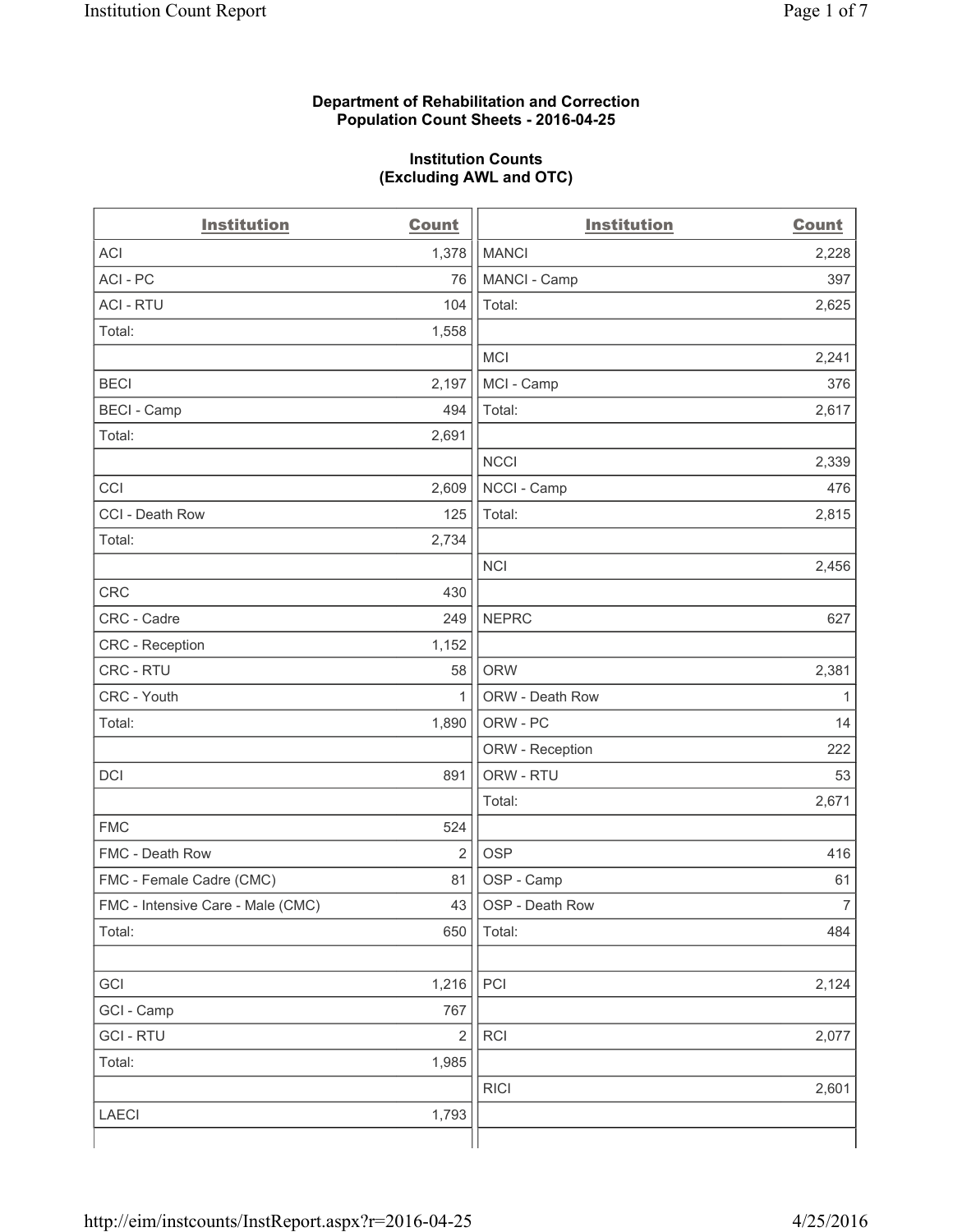|                          |       | SCI            |                          | 1,994  |
|--------------------------|-------|----------------|--------------------------|--------|
| LECI                     | 2,320 |                |                          |        |
| LECI - Camp              | 193   | SOCF           |                          | 1,152  |
| Total:                   | 2,513 | SOCF - RTU     |                          | 58     |
|                          |       | Total:         |                          | 1,210  |
| LOCI                     | 2,311 |                |                          |        |
|                          |       | <b>TCI</b>     |                          | 1,086  |
| LORCI                    | 205   | TCI - Camp     |                          | 452    |
| LORCI - Cadre            | 172   | Total:         |                          | 1,538  |
| <b>LORCI - Reception</b> | 1,247 |                |                          |        |
| Total:                   | 1,624 | <b>TOCI</b>    |                          | 1,048  |
|                          |       | TOCI - PC      |                          | 116    |
| <b>MACI</b>              | 584   | Total:         |                          | 1,164  |
| MACI - Minimum           | 1,301 |                |                          |        |
| Total:                   | 1,885 | <b>WCI</b>     |                          | 1,314  |
|                          |       | <b>WCI-RTU</b> |                          | 90     |
|                          |       | Total:         |                          | 1,404  |
|                          |       |                |                          |        |
|                          |       |                | <b>Total Population:</b> | 50,932 |

\* The Total Population includes 30 Offenders with Reason Codes 30 & 31. \*\* The Total Population includes 35 Offenders with Reason Code 0A.

# **Male Population by Security Level (Include AWL and Exclude OTC)**

| <b>Security Level</b>  |                   | <b>Body</b> | AWL            | $(-OTC)$       | <b>Total</b> |
|------------------------|-------------------|-------------|----------------|----------------|--------------|
| Total Level 5          |                   | 108         | $\overline{2}$ | $\overline{2}$ | 108          |
| Total Level 4          |                   | 1,734       | 28             | 28             | 1,734        |
| Total Level 3          |                   | 12,221      | 172            | 139            | 12,254       |
| Total Level 2          |                   | 16.941      | 247            | 186            | 17,002       |
| Total Level 1          |                   | 15.427      | 199            | 103            | 15,523       |
| <b>Total Death Row</b> |                   | 136         | 2              | 2              | 136          |
|                        | <b>Total Male</b> | 46,567      | 650            | 460            | 46,757       |

## **Female Population by Institution (Include AWL and Exclude OTC)**

| <b>Institution</b>       | <b>Body</b> | <b>AWL</b> | $(-OTC)$ | <b>Total</b> |
|--------------------------|-------------|------------|----------|--------------|
| <b>DCI</b>               | 891         | 6          |          | 894          |
| <b>FMC</b>               | 27          |            |          | 28           |
| FMC - Female Cadre (CMC) | 81          |            |          | 81           |
| <b>NEPRC</b>             | 627         | 9          | 4        | 632          |
| <b>ORW</b>               | 2,381       | 59         | 30       | 2,410        |
|                          |             |            |          |              |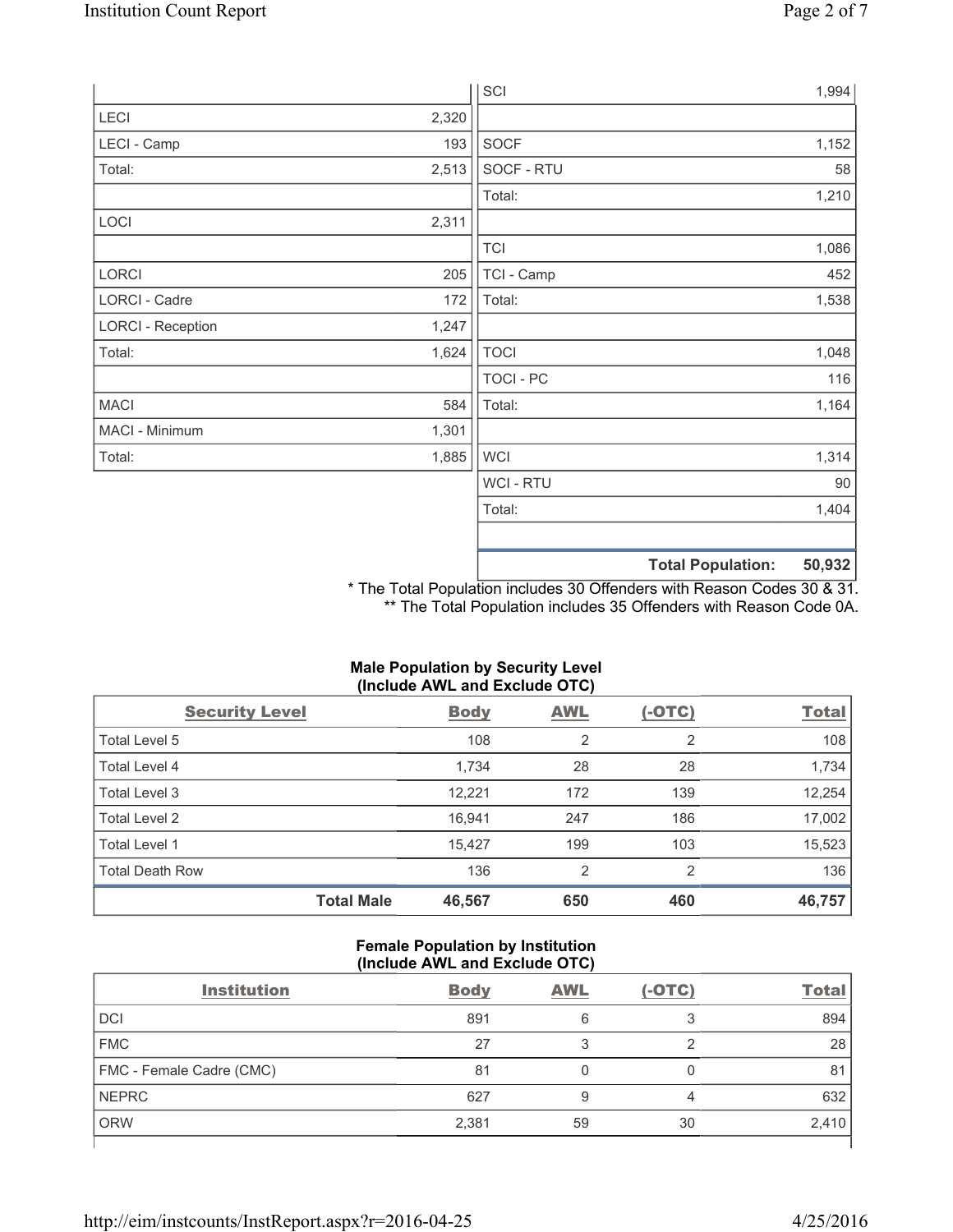| <b>ORW - Death Row</b> |                          |        | 0   |     |        |
|------------------------|--------------------------|--------|-----|-----|--------|
| ORW - PC               |                          | 14     | 0   |     | 14     |
| ORW - Reception        |                          | 222    |     |     | 223    |
| ORW - RTU              |                          | 53     |     |     | 53     |
|                        | <b>Total Female</b>      | 4,297  | 78  | 39  | 4,336  |
|                        | <b>Total Population:</b> | 50,864 | 728 | 499 | 51,093 |

### **Male Population by Institution: Security Level 5 (Include AWL and Exclude OTC)**

|              | <b>Institution</b>   | <b>Body</b> | <b>AWL</b> | $(-OTC)$ | <b>Total</b> |
|--------------|----------------------|-------------|------------|----------|--------------|
| <b>LECI</b>  |                      |             |            |          |              |
| <b>MANCI</b> |                      |             |            |          |              |
| <b>OSP</b>   |                      | 105         |            |          | 105          |
| SOCF - RTU   |                      |             |            |          |              |
|              | <b>Total Level 5</b> | 108         |            |          | 108          |

## **Male Population by Institution: Security Level 4 (Include AWL and Exclude OTC)**

| <b>Institution</b>       |                      | <b>Body</b>    | <b>AWL</b>          | $(-OTC)$            | <b>Total</b> |
|--------------------------|----------------------|----------------|---------------------|---------------------|--------------|
| CCI                      |                      | $\sqrt{5}$     | $\mathsf{O}\xspace$ | $\mathsf{O}\xspace$ | $\sqrt{5}$   |
| CRC                      |                      | 12             | $\mathsf{O}\xspace$ | $\mathsf{O}\xspace$ | 12           |
| CRC - Reception          |                      | 1              | $\mathbf 0$         | $\mathsf{0}$        | 1            |
| <b>FMC</b>               |                      | 1              | $\mathbf 0$         | 0                   | 1            |
| <b>LAECI</b>             |                      | 1              | $\mathbf 0$         | $\mathsf{O}\xspace$ | 1            |
| LECI                     |                      | 1              | $\mathbf 0$         | $\mathbf 0$         | 1            |
| LORCI                    |                      | 4              | 3                   | 3                   | 4            |
| <b>LORCI - Reception</b> |                      | 8              | $\mathbf 0$         | $\mathsf{O}\xspace$ | $\,8\,$      |
| <b>MANCI</b>             |                      | $\sqrt{5}$     | $\mathsf{O}\xspace$ | $\mathsf{0}$        | $\sqrt{5}$   |
| <b>OSP</b>               |                      | 302            | $\overline{2}$      | $\overline{2}$      | 302          |
| <b>RCI</b>               |                      | $\sqrt{5}$     | $\mathbf 0$         | $\mathbf 0$         | $\sqrt{5}$   |
| <b>SOCF</b>              |                      | 1,133          | 19                  | 19                  | 1,133        |
| SOCF - RTU               |                      | 55             | $\mathbf 0$         | $\mathsf 0$         | 55           |
| <b>TCI</b>               |                      | 1              | $\mathsf{O}\xspace$ | $\mathsf{O}\xspace$ | 1            |
| <b>TOCI</b>              |                      | 172            | $\overline{4}$      | 4                   | 172          |
| <b>TOCI - PC</b>         |                      | 18             | $\mathsf{O}\xspace$ | 0                   | 18           |
| <b>WCI</b>               |                      | $\overline{7}$ | $\mathbf 0$         | $\mathsf{O}\xspace$ | 7            |
| <b>WCI - RTU</b>         |                      | 3              | $\mathbf 0$         | $\mathbf 0$         | 3            |
|                          | <b>Total Level 4</b> | 1,734          | 28                  | 28                  | 1,734        |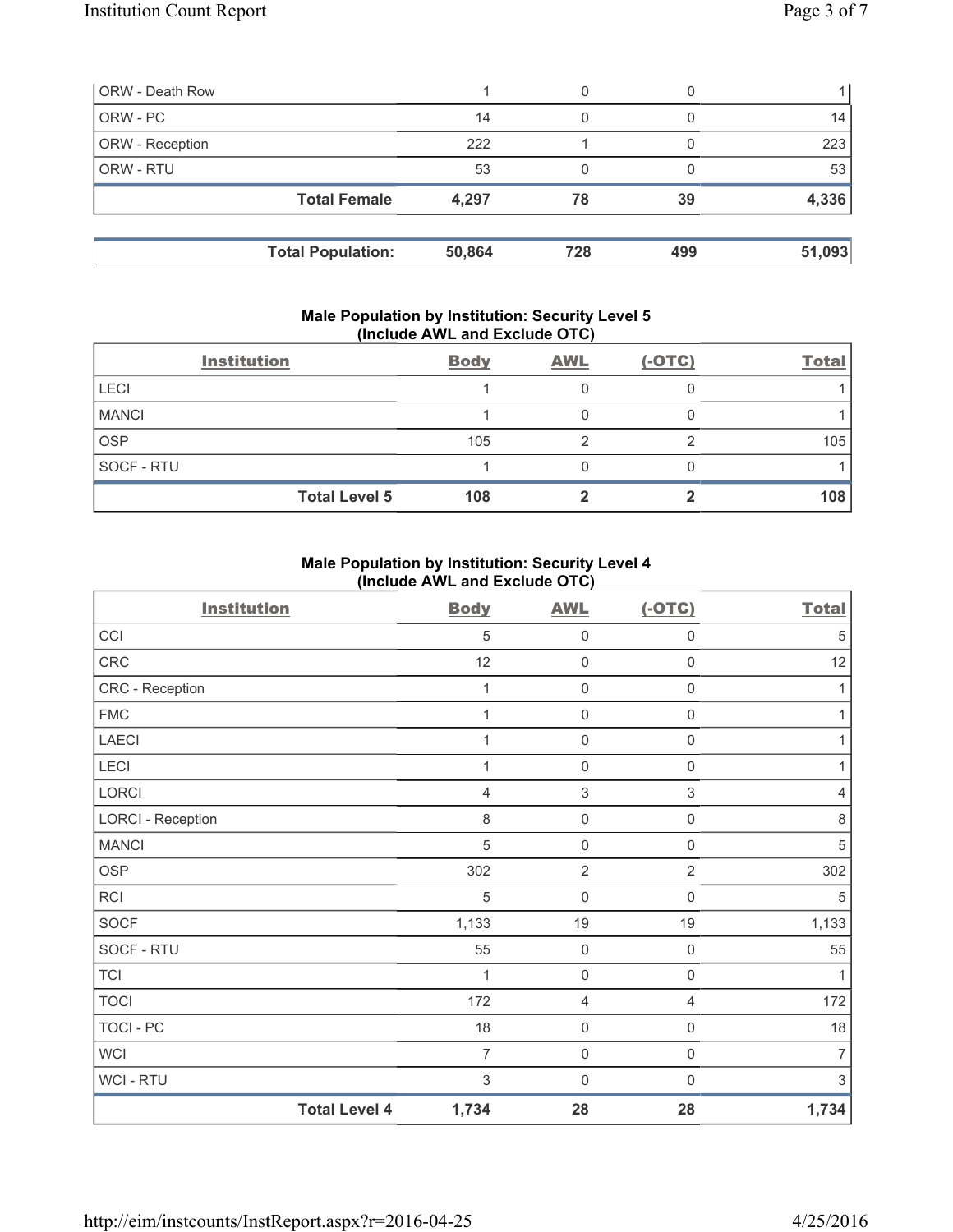| <b>Institution</b>                | <b>Body</b>    | <b>AWL</b>          | $(-OTC)$            | <b>Total</b>   |
|-----------------------------------|----------------|---------------------|---------------------|----------------|
| <b>ACI</b>                        | 19             | $\mathbf{1}$        | 1                   | 19             |
| <b>BECI</b>                       | $\overline{4}$ | $\mathsf{O}\xspace$ | $\mathsf{O}\xspace$ | 4              |
| CCI                               | $\overline{4}$ | $\mathsf{O}\xspace$ | $\mathsf{O}\xspace$ | 4              |
| CRC                               | 122            | 10                  | $\,8\,$             | 124            |
| CRC - Cadre                       | 231            | $\mathsf{O}\xspace$ | $\mathsf{O}\xspace$ | 231            |
| CRC - Reception                   | 1,025          | 26                  | 22                  | 1,029          |
| CRC - RTU                         | 51             | $\mathsf{O}\xspace$ | $\mathsf 0$         | 51             |
| CRC - Youth                       | 1              | $\mathsf{O}\xspace$ | $\mathsf 0$         | 1              |
| <b>FMC</b>                        | $\overline{4}$ | $\mathbf{1}$        | $\mathsf{O}\xspace$ | 5              |
| FMC - Intensive Care - Male (CMC) | $\overline{4}$ | $\mathbf 0$         | $\mathsf 0$         | 4              |
| LECI                              | 2,290          | 14                  | 11                  | 2,293          |
| LOCI                              | 5              | $\mathsf{O}\xspace$ | $\mathsf 0$         | 5              |
| LORCI                             | 67             | 29                  | 26                  | 70             |
| LORCI - Cadre                     | 124            | $\mathsf{O}\xspace$ | $\mathsf 0$         | 124            |
| <b>LORCI - Reception</b>          | 840            | $\mathsf{O}\xspace$ | $\mathsf 0$         | 840            |
| <b>MANCI</b>                      | 2,166          | 31                  | 27                  | 2,170          |
| MCI                               | 5              | $\mathsf{O}\xspace$ | $\mathsf 0$         | 5              |
| <b>NCCI</b>                       | $\sqrt{5}$     | $\sqrt{2}$          | $\sqrt{2}$          | $\,$ 5 $\,$    |
| <b>NCI</b>                        | $\overline{4}$ | $\mathbf{1}$        | $\mathbf{1}$        | $\overline{4}$ |
| PCI                               | 34             | 6                   | 1                   | 39             |
| <b>RCI</b>                        | 1,894          | 26                  | 19                  | 1,901          |
| <b>RICI</b>                       | $\overline{2}$ | $\mathsf{O}\xspace$ | $\mathsf 0$         | $\mathbf 2$    |
| SCI                               | $\overline{7}$ | $\mathsf{O}\xspace$ | $\mathsf 0$         | $\overline{7}$ |
| <b>SOCF</b>                       | 18             | $\mathsf{O}\xspace$ | $\mathsf{O}\xspace$ | 18             |
| SOCF - RTU                        | $\sqrt{2}$     | $\mathsf{O}\xspace$ | $\mathsf{O}\xspace$ | $\sqrt{2}$     |
| TCI                               | 1,030          | $\boldsymbol{9}$    | $\,8\,$             | 1,031          |
| TCI - Camp                        | $\overline{2}$ | $\mathsf{O}\xspace$ | $\mathsf{O}\xspace$ | $\sqrt{2}$     |
| <b>TOCI</b>                       | 794            | $\,$ 5 $\,$         | $\overline{4}$      | 795            |
| <b>TOCI - PC</b>                  | 98             | $\mathsf{O}\xspace$ | $\mathsf{O}\xspace$ | 98             |
| <b>WCI</b>                        | 1,284          | 11                  | $\boldsymbol{9}$    | 1,286          |
| WCI - RTU                         | 85             | $\mathsf{O}\xspace$ | $\mathsf{O}\xspace$ | 85             |
| <b>Total Level 3</b>              | 12,221         | 172                 | 139                 | 12,254         |

# **Male Population by Institution: Security Level 3 (Include AWL and Exclude OTC)**

## **Male Population by Institution: Security Level 2 (Include AWL and Exclude OTC)**

| Institution | <u>⊿ody</u> | <b>AWL</b> | $\bigcap$ | <u>i vtal</u> |
|-------------|-------------|------------|-----------|---------------|
| <b>ACI</b>  | 683         |            |           | 686           |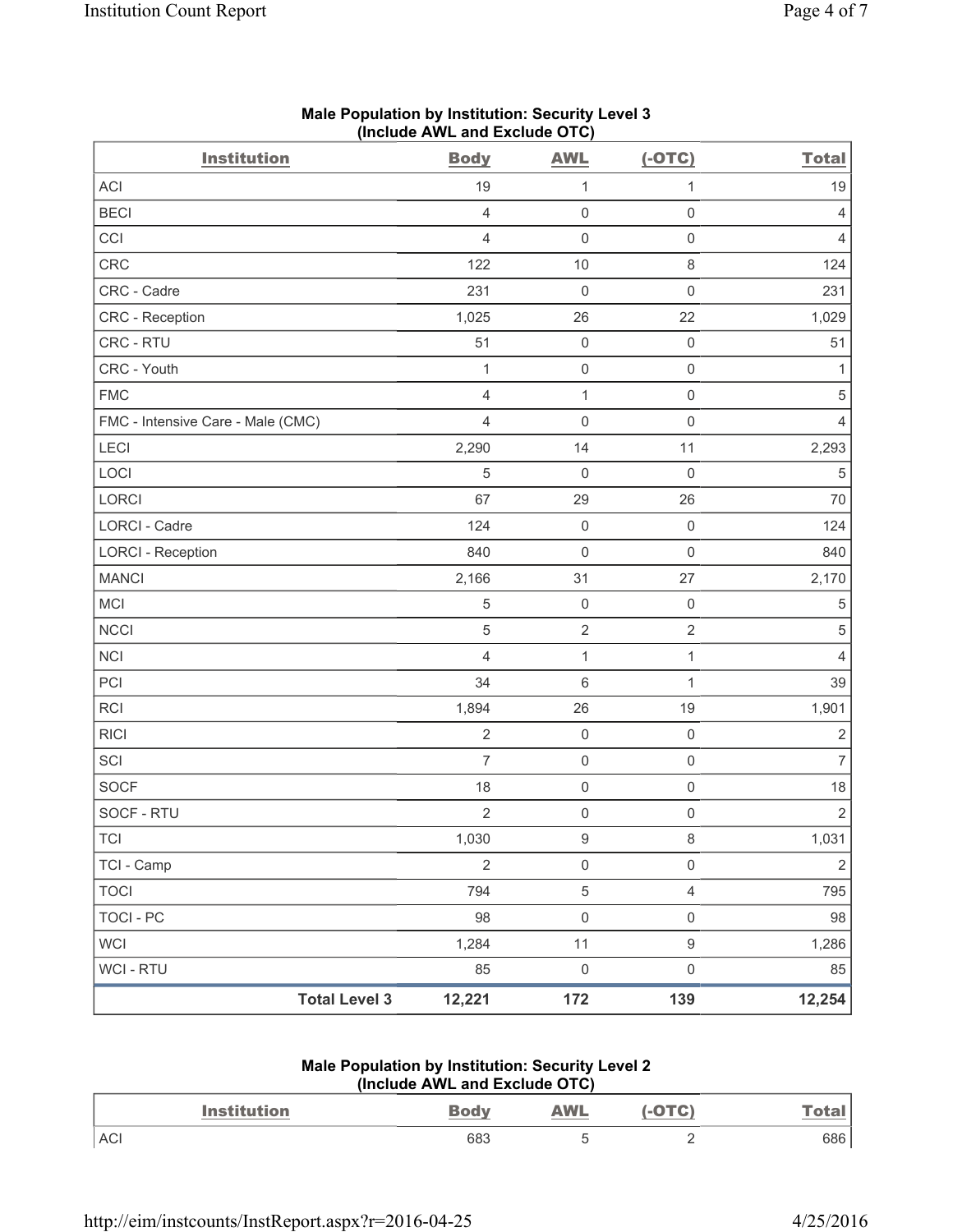| <b>Total Level 2</b>              | 16,941           | 247                 | 186                 | 17,002           |
|-----------------------------------|------------------|---------------------|---------------------|------------------|
| <b>WCI - RTU</b>                  | $\mathbf{1}$     | $\mathsf 0$         | $\mathsf 0$         | 1                |
| <b>WCI</b>                        | 22               | $\mathsf{O}\xspace$ | $\mathsf 0$         | 22               |
| <b>TOCI</b>                       | $10$             | $\mathsf{0}$        | $\mathsf 0$         | $10$             |
| <b>TCI</b>                        | $\boldsymbol{9}$ | $\mathsf 0$         | $\mathsf{O}\xspace$ | $\boldsymbol{9}$ |
| SCI                               | 913              | 10                  | $\overline{7}$      | 916              |
| RICI                              | 1,557            | 29                  | 22                  | 1,564            |
| <b>RCI</b>                        | 178              | $\mathsf{O}\xspace$ | $\mathsf 0$         | 178              |
| PCI                               | 749              | 14                  | $\overline{7}$      | 756              |
| <b>NCI</b>                        | 1,665            | 28                  | 22                  | 1,671            |
| NCCI - Camp                       | 20               | $\mathbf 0$         | $\mathsf{O}\xspace$ | 20               |
| <b>NCCI</b>                       | 1,545            | 12                  | $\boldsymbol{9}$    | 1,548            |
| MCI - Camp                        | $\mathbf{1}$     | $\mathsf 0$         | $\mathsf 0$         | 1                |
| MCI                               | 1,684            | 20                  | 13                  | 1,691            |
| <b>MANCI</b>                      | 31               | $\mathbf 1$         | $\mathbf{1}$        | 31               |
| <b>MACI</b>                       | 584              | $\overline{7}$      | $\,6\,$             | 585              |
| <b>LORCI - Reception</b>          | 301              | $\mathbf{1}$        | 1                   | 301              |
| LORCI - Cadre                     | 45               | $\mathsf{O}\xspace$ | $\mathbf 0$         | 45               |
| LORCI                             | 102              | 25                  | 24                  | 103              |
| LOCI                              | 1,253            | 11                  | $\,8\,$             | 1,256            |
| LECI                              | 21               | $\mathsf{O}\xspace$ | $\mathsf{O}\xspace$ | 21               |
| LAECI                             | 1,131            | 20                  | 18                  | 1,133            |
| GCI                               | 754              | 11                  | $\,8\,$             | 757              |
| FMC - Intensive Care - Male (CMC) | 16               | $\mathsf{O}\xspace$ | $\mathsf 0$         | 16               |
| <b>FMC</b>                        | $\overline{7}$   | $\mathsf{O}\xspace$ | $\mathsf 0$         | $\overline{7}$   |
| CRC - RTU                         | $\,6\,$          | $\mathsf{O}\xspace$ | $\mathsf 0$         | $\,6\,$          |
| CRC - Reception                   | 89               | $\boldsymbol{9}$    | $\overline{7}$      | 91               |
| CRC - Cadre                       | 17               | $\mathsf{O}\xspace$ | $\mathsf 0$         | 17               |
| CRC                               | 159              | $\sqrt{5}$          | $\overline{4}$      | 160              |
| CCI                               | 1,814            | 20                  | 14                  | 1,820            |
| <b>BECI</b>                       | 1,431            | 19                  | 13                  | 1,437            |
| <b>ACI - RTU</b>                  | 68               | $\mathsf{O}\xspace$ | $\mathsf 0$         | 68               |
| ACI - PC                          | 75               | $\mathsf{O}\xspace$ | $\mathsf{O}\xspace$ | 75               |

# **Male Population by Institution: Security Level 1 (Include AWL and Exclude OTC)**

| <b>Institution</b> | <b>Body</b> | <b>AWL</b> | $(-OTC)$ | <b>Total</b> |
|--------------------|-------------|------------|----------|--------------|
| <b>ACI</b>         | 676         |            |          | 679          |
| ACI-PC             |             |            |          |              |
| <b>ACI - RTU</b>   | 36          |            |          | 36           |